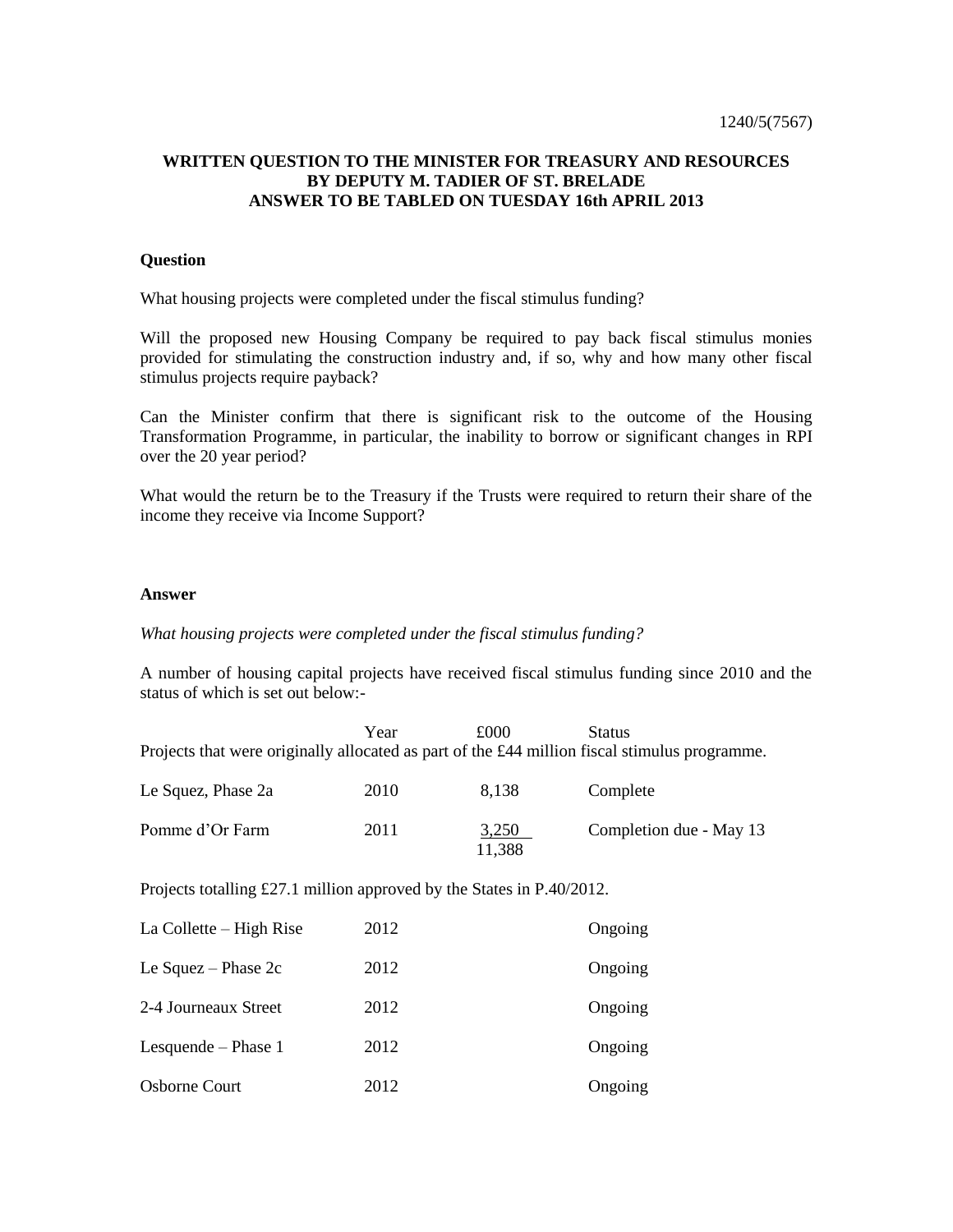| Purchase - Life Long Homes | 2012 | Ongoing |
|----------------------------|------|---------|
|----------------------------|------|---------|

Funding per P.40/2012 27,100

Total Funding provided **38,488** In addition to the above projects the Parish of Trinity has been supported by a £6 million infrastructure investment.

*Will the proposed new Housing Company be required to pay back fiscal stimulus monies provided for stimulating the construction industry and, if so, why and how many other fiscal stimulus projects require payback?*

It is proposed that the new Housing Company will take on the commitment of the Housing Department to repay the sums received. This requirement to repay was known when the funding was approved. Indeed the funds were specifically sought on a loan basis.

The requirement arises from the States decision under P.6/2007 - the Social Housing Property Plan. This agreed that Housing would no longer receive an annual capital allocation to undertake refurbishment and new build projects, but would fund such schemes from sales of existing housing stock. However, the adverse general economic conditions and difficulties in obtaining mortgage finance during the intervening period mean sales have been limited.

The stimulus funding of £38.4 million has therefore enabled schemes to commence that would otherwise have had to wait until the full costs of the schemes had been met by sales.

When the first funds were approved in 2010, Treasury and Housing had agreed to work together to identify alternative means of repayment through a re-financing of the fiscal stimulus "loan. As a result of this work it is proposed to replace the short term stimulus loans with a £40 million longer term loan, from the Currency Notes and Coins Investment Fund. This would be made to the new Housing Company upon its establishment. Details of this are contained in R.15/2013, "States of Jersey Housing Transformation Programme: Full Business Case".

There were no other fiscal schemes where funding was advanced on a loan basis and therefore requiring repayment.

*Can the Minister confirm that there is significant risk to the outcome of the Housing Transformation Programme, in particular, the inability to borrow or significant changes in RPI over the 20 year period?*

The Minister does not believe that there is a significant risk to the outcome of the Housing Transformation Programme particularly related to the inability to borrow or significant changes in RPI over the 20 year period. Housing have undertaken a detailed and robust process to produce R.15/2013, "States of Jersey Housing Transformation Programme: Full Business Case" which has been subject to external review and validation.

Included in the Full Business Case are detailed assessments of the risks associated with the Programme. e.g. Sections 5.5 to 5.9 deal with the Risks associated with the Financial Case. This identifies a range of risks and includes sensitivity analyses and makes an assessment for each risk. Both the borrowing and RPI issues are included in these sections.